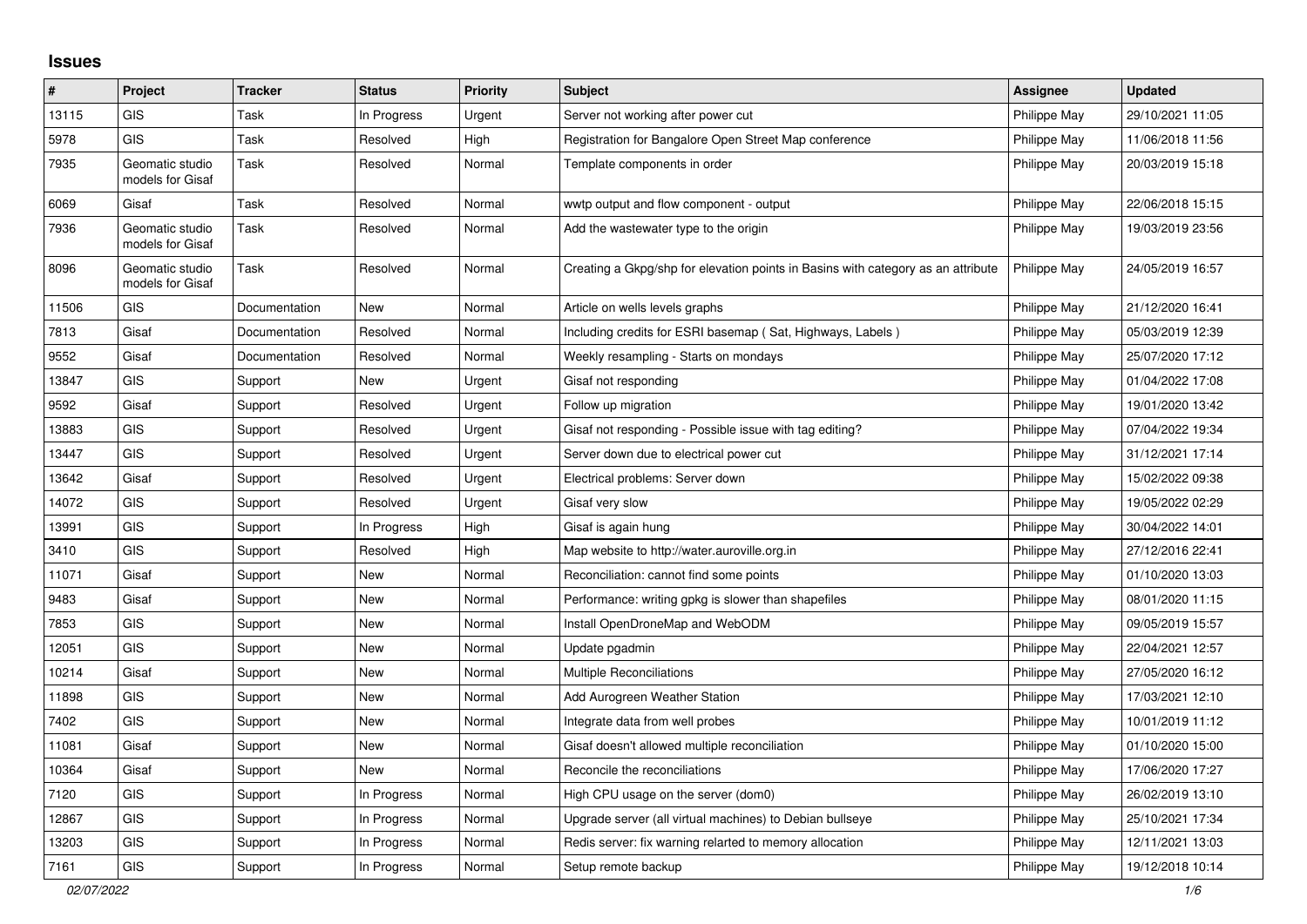| #     | Project    | <b>Tracker</b> | <b>Status</b> | <b>Priority</b> | <b>Subject</b>                                                     | <b>Assignee</b> | <b>Updated</b>   |
|-------|------------|----------------|---------------|-----------------|--------------------------------------------------------------------|-----------------|------------------|
| 10291 | GIS        | Support        | In Progress   | Normal          | Vacuum DB at reboot                                                | Philippe May    | 29/10/2021 11:44 |
| 6990  | <b>GIS</b> | Support        | Resolved      | Normal          | Create a VM for Notebooks                                          | Philippe May    | 10/11/2018 15:57 |
| 6494  | <b>GIS</b> | Support        | Resolved      | Normal          | Add CC copyright on data                                           | Philippe May    | 31/08/2018 21:19 |
| 8504  | GIS        | Support        | Resolved      | Normal          | Clean data from the weather station                                | Philippe May    | 04/07/2019 17:05 |
| 13068 | GIS        | Support        | Resolved      | Normal          | Migrate gisaf VM to bullseye                                       | Philippe May    | 25/10/2021 17:28 |
| 13202 | Gisaf      | Support        | Resolved      | Normal          | Gisaf is showing error                                             | Philippe May    | 12/11/2021 12:59 |
| 11457 | Gisaf      | Support        | Resolved      | Normal          | Building Shed and Retaining Walls are not showing in a map         | Philippe May    | 14/12/2020 19:52 |
| 10224 | Gisaf      | Support        | Resolved      | Normal          | Update gs.basemaps in Jupyter notebooks                            | Philippe May    | 14/06/2021 16:15 |
| 11886 | Gisaf      | Support        | Resolved      | Normal          | Pandas resample deprecation warning                                | Philippe May    | 16/03/2021 12:49 |
| 13952 | Gisaf      | Support        | Resolved      | Normal          | Gisaf isn't Connecting                                             | Philippe May    | 25/04/2022 11:27 |
| 6954  | GIS        | Support        | Resolved      | Normal          | Create a VM for DB                                                 | Philippe May    | 10/11/2018 16:02 |
| 13090 | Gisaf      | Support        | Resolved      | Normal          | Importing error in new admin                                       | Philippe May    | 28/10/2021 11:00 |
| 13681 | Gisaf      | Support        | Resolved      | Normal          | Gisaf isn't Connecting                                             | Philippe May    | 19/02/2022 11:01 |
| 13982 | GIS        | Support        | Resolved      | Normal          | Update server's storage                                            | Philippe May    | 06/05/2022 14:38 |
| 13235 | GIS        | Support        | Resolved      | Normal          | Server hardware failure (sdc hard drive)                           | Philippe May    | 19/11/2021 17:59 |
| 13763 | <b>GIS</b> | Support        | Resolved      | Normal          | Gisaf not responding                                               | Philippe May    | 11/03/2022 13:03 |
| 10693 | GIS        | Support        | Resolved      | Normal          | Wrong geometry type for category R54                               | Philippe May    | 30/07/2020 12:00 |
| 9466  | Gisaf      | Support        | Resolved      | Normal          | Rename "altitude" to "elevation"                                   | Philippe May    | 08/01/2020 11:27 |
| 10153 | <b>GIS</b> | Support        | Resolved      | Normal          | Postgis access for Selvarani in QGis                               | Philippe May    | 23/05/2020 12:05 |
| 12895 | <b>GIS</b> | Support        | Resolved      | Normal          | Migrate backups to Bung                                            | Philippe May    | 12/11/2021 00:36 |
| 9292  | GIS        | Support        | Resolved      | Normal          | Server upgrade to buster                                           | Philippe May    | 13/11/2019 12:29 |
| 12688 | Gisaf      | Support        | Resolved      | Normal          | Layers are not visible                                             | Philippe May    | 10/08/2021 10:03 |
| 9463  | GIS        | Support        | Resolved      | Normal          | Setup a weather station in Kalpana                                 | Philippe May    | 02/11/2021 15:08 |
| 8450  | GIS        | Support        | Resolved      | Normal          | Unable to Load Jupyter Lab                                         | Philippe May    | 10/06/2019 15:52 |
| 8246  | GIS        | Support        | Resolved      | Normal          | Server down?                                                       | Philippe May    | 06/05/2019 15:45 |
| 7343  | <b>GIS</b> | Support        | Resolved      | Normal          | Add layer for locations                                            | Philippe May    | 02/02/2019 15:25 |
| 7156  | GIS        | Support        | Resolved      | Normal          | Make server boot again                                             | Philippe May    | 05/02/2019 11:13 |
| 6907  | Gisaf      | Support        | New           | Low             | Study alternative for TileServer                                   | Philippe May    | 11/01/2020 11:45 |
| 12075 | <b>GIS</b> | Feature        | Resolved      | High            | CSR Weather Station not showing since 22 of april 2021             | Philippe May    | 29/04/2021 15:34 |
| 9220  | GIS        | Feature        | Resolved      | High            | Setting the daily resampling of weather data starting from 8.30 am | Philippe May    | 08/01/2020 17:57 |
| 11486 | <b>GIS</b> | Feature        | New           | Normal          | Button Labels for wells details                                    | Philippe May    | 21/12/2020 10:26 |
| 9749  | Gisaf      | Feature        | New           | Normal          | Strip extra characters in graphQL queries                          | Philippe May    | 07/09/2020 12:48 |
| 9789  | Gisaf      | Feature        | New           | Normal          | Login: put in a dialog                                             | Philippe May    | 28/02/2020 04:28 |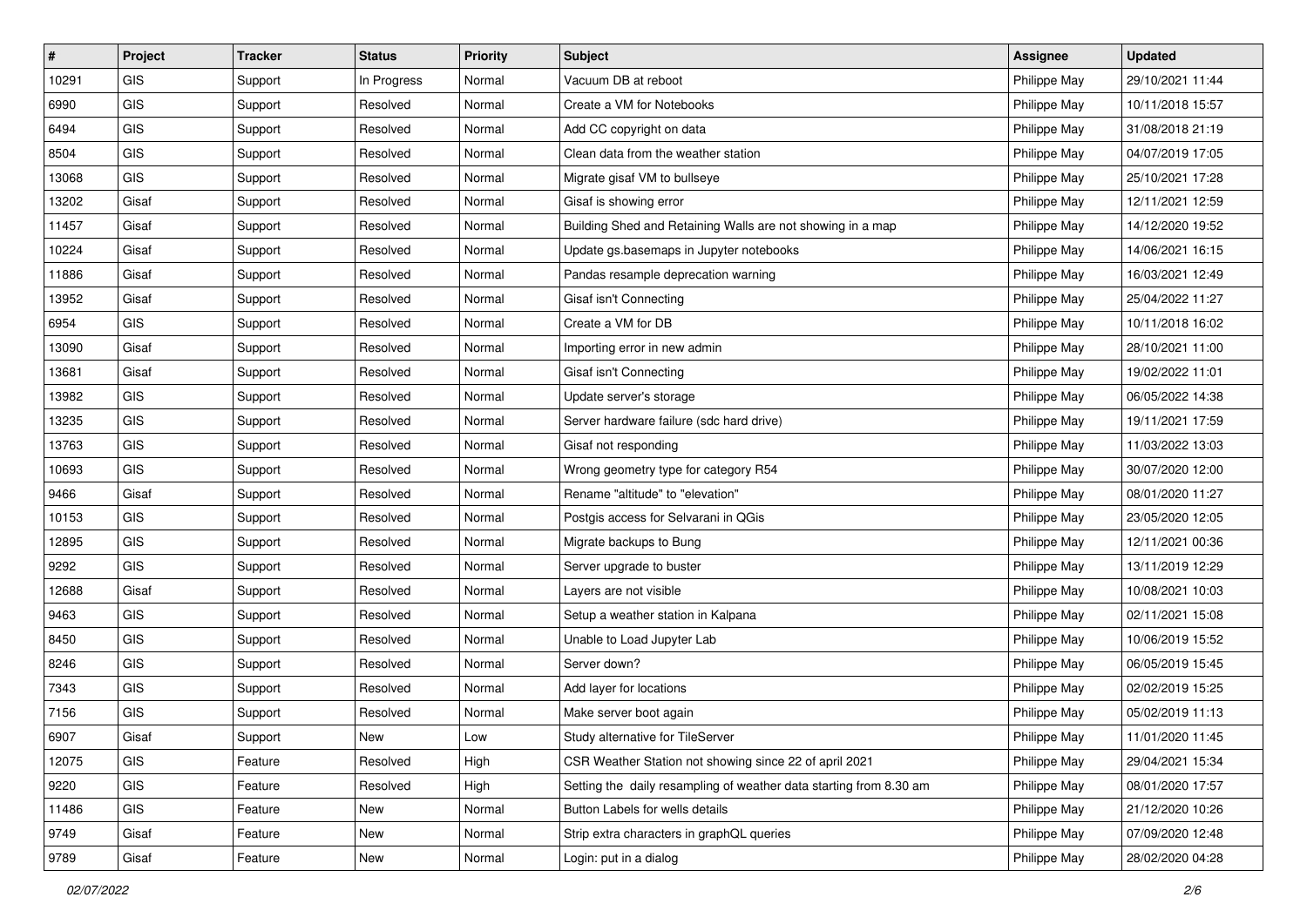| $\pmb{\#}$ | Project                             | <b>Tracker</b> | <b>Status</b> | <b>Priority</b> | Subject                                                                              | <b>Assignee</b> | <b>Updated</b>   |
|------------|-------------------------------------|----------------|---------------|-----------------|--------------------------------------------------------------------------------------|-----------------|------------------|
| 12646      | Geomatic studio<br>models for Gisaf | Feature        | New           | Normal          | Add and import new data from Johan for OFC                                           | Philippe May    | 01/08/2021 19:46 |
| 8721       | Gisaf                               | Feature        | New           | Normal          | Survey data basket: handle the case when more than one file in the basket per<br>day | Philippe May    | 14/10/2020 17:01 |
| 11678      | Geomatic studio<br>models for Gisaf | Feature        | <b>New</b>    | Normal          | Add new models for AVES                                                              | Philippe May    | 02/02/2021 12:13 |
| 9538       | Gisaf                               | Feature        | New           | Normal          | Download shapefile of raw survey points facility - TO BE REMOVED?                    | Philippe May    | 07/01/2020 14:35 |
| 13968      | Geomatic studio<br>models for Gisaf | Feature        | Resolved      | Normal          | Create layers and all for the LB records                                             | Philippe May    | 28/04/2022 17:18 |
| 5033       | Gisaf                               | Feature        | Resolved      | Normal          | Add an option to display a base line in the bar charts                               | Philippe May    | 04/01/2018 01:09 |
| 8630       | Gisaf                               | Feature        | Resolved      | Normal          | Map: add option for filter with status                                               | Philippe May    | 10/07/2019 16:49 |
| 7527       | Gisaf                               | Feature        | Resolved      | Normal          | Give an option to resample data for graphs (eg. rain gauge)                          | Philippe May    | 07/03/2019 16:24 |
| 8669       | Gisaf                               | Feature        | Resolved      | Normal          | Groups of map layers                                                                 | Philippe May    | 26/07/2019 10:51 |
| 10014      | Gisaf                               | Feature        | Resolved      | Normal          | Interity checks                                                                      | Philippe May    | 19/05/2020 19:23 |
| 9944       | Gisaf                               | Feature        | Resolved      | Normal          | Admin: manage categories                                                             | Philippe May    | 10/04/2020 12:06 |
| 10182      | Gisaf                               | Feature        | Resolved      | Normal          | Function to change status of surveyed features                                       | Philippe May    | 15/07/2020 15:10 |
| 9509       | Gisaf                               | Feature        | Resolved      | Normal          | Update angular-plotly to 1.5.0                                                       | Philippe May    | 04/01/2020 12:05 |
| 9510       | Gisaf                               | Feature        | Resolved      | Normal          | Automatically resample to daily when there's too much data                           | Philippe May    | 01/01/2020 14:12 |
| 9563       | Gisaf                               | Feature        | Resolved      | Normal          | Live layers: add option to link to a map feature                                     | Philippe May    | 12/01/2020 22:22 |
| 9516       | Gisaf                               | Feature        | Resolved      | Normal          | Map: add option to grab link to the selected feature                                 | Philippe May    | 02/01/2020 15:42 |
| 9517       | Gisaf                               | Feature        | Resolved      | Normal          | Tags: add location                                                                   | Philippe May    | 03/01/2020 11:54 |
| 9534       | Gisaf                               | Feature        | Resolved      | Normal          | GeoJson store: systematically use geodataframes                                      | Philippe May    | 07/01/2020 16:51 |
| 12491      | Gisaf                               | Feature        | Resolved      | Normal          | Measure distances on the map                                                         | Philippe May    | 11/07/2021 11:51 |
| 10675      | Gisaf                               | Feature        | Resolved      | Normal          | Add attribution on map                                                               | Philippe May    | 04/07/2021 13:58 |
| 10152      | Gisaf                               | Feature        | Resolved      | Normal          | wells list in Measures Tab with only wells having measures                           | Philippe May    | 10/06/2020 15:05 |
| 10331      | Gisaf                               | Feature        | Resolved      | Normal          | Reconciliation: sort layer by alphabetical order                                     | Philippe May    | 12/06/2020 17:45 |
| 10536      | Gisaf                               | Feature        | Resolved      | Normal          | Migrate PlottableModel.Actions.download csv value to plugins                         | Philippe May    | 15/07/2020 15:07 |
| 10920      | Gisaf                               | Feature        | Resolved      | Normal          | Add option to display labels on the map                                              | Philippe May    | 07/09/2020 11:54 |
| 10741      | Gisaf                               | Feature        | Resolved      | Normal          | Add a way for changing status of a feature, given its original id                    | Philippe May    | 16/09/2020 17:35 |
| 10569      | Gisaf                               | Feature        | Resolved      | Normal          | Well Masterfile/Repository                                                           | Philippe May    | 19/12/2020 17:10 |
| 10948      | Gisaf                               | Feature        | Resolved      | Normal          | Add WMS3 server capabilities (with pygeoapi)                                         | Philippe May    | 14/09/2020 16:59 |
| 11649      | Gisaf                               | Feature        | Resolved      | Normal          | Wells timeline dashboard misc. improvements                                          | Philippe May    | 27/01/2021 15:47 |
| 11577      | Gisaf                               | Feature        | Resolved      | Normal          | Dashboard: multiple sections per page                                                | Philippe May    | 27/01/2021 12:37 |
| 11449      | Gisaf                               | Feature        | Resolved      | Normal          | Strip extra characters when importing survey CSV files                               | Philippe May    | 10/12/2020 01:06 |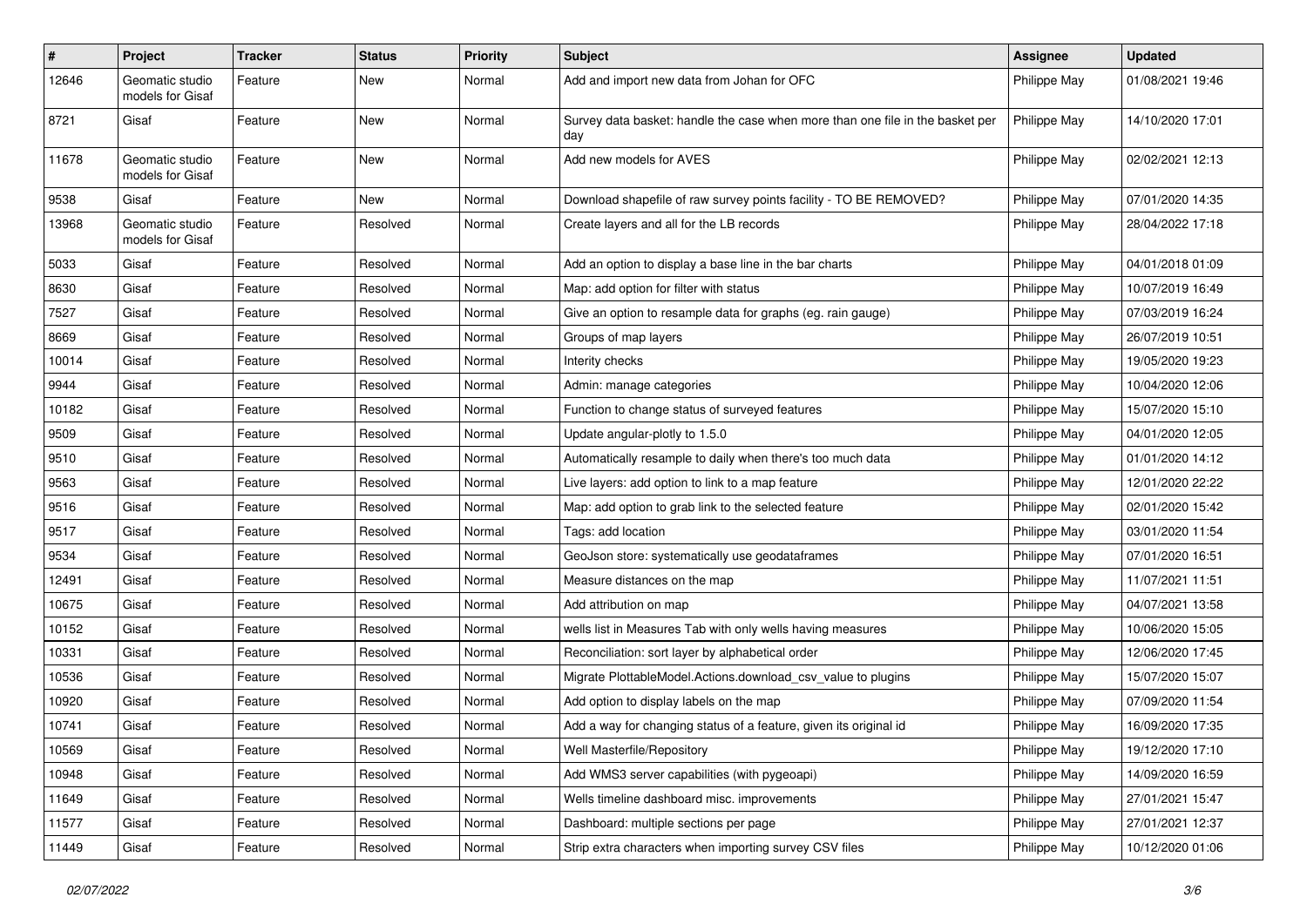| #     | Project                             | <b>Tracker</b> | <b>Status</b> | <b>Priority</b> | Subject                                                                                   | <b>Assignee</b> | <b>Updated</b>   |
|-------|-------------------------------------|----------------|---------------|-----------------|-------------------------------------------------------------------------------------------|-----------------|------------------|
| 11907 | Gisaf                               | Feature        | Resolved      | Normal          | Allow specific project list for custom models                                             | Philippe May    | 19/03/2021 16:13 |
| 11762 | Gisaf                               | Feature        | Resolved      | Normal          | Switch from Mapbox to Maplibre                                                            | Philippe May    | 20/11/2021 15:21 |
| 10151 | <b>GIS</b>                          | Feature        | Resolved      | Normal          | PG ADMIN installation on server                                                           | Philippe May    | 23/05/2020 12:04 |
| 14090 | GIS                                 | Feature        | Resolved      | Normal          | Move to SDDs after failure of one HDD in the RAID array of the domUs                      | Philippe May    | 27/05/2022 16:28 |
| 7696  | Geomatic studio<br>models for Gisaf | Feature        | Resolved      | Normal          | HT Cables shapefile from Johan                                                            | Philippe May    | 25/02/2019 18:54 |
| 7710  | Geomatic studio<br>models for Gisaf | Feature        | Resolved      | Normal          | Add fields to the individual components                                                   | Philippe May    | 25/02/2019 13:07 |
| 7711  | Geomatic studio<br>models for Gisaf | Feature        | Resolved      | Normal          | Add fields to component types                                                             | Philippe May    | 25/02/2019 13:06 |
| 7709  | Geomatic studio<br>models for Gisaf | Feature        | Resolved      | Normal          | Waste water treatment plant improvements                                                  | Philippe May    | 19/03/2019 23:58 |
| 7725  | Geomatic studio<br>models for Gisaf | Feature        | Resolved      | Normal          | Add a button for generating reports                                                       | Philippe May    | 25/02/2019 13:08 |
| 3472  | Gisaf                               | Feature        | Resolved      | Normal          | Weather station graphs: choice of parameters                                              | Philippe May    | 10/03/2019 14:52 |
| 7763  | GIS                                 | Feature        | Feedback      | Normal          | Infrastructure: migrate old-admin to the same server than gisaf                           | Philippe May    | 25/02/2019 11:11 |
| 6099  | Gisaf                               | Feature        | New           | Low             | Sanic/Gino admin                                                                          | Philippe May    | 07/03/2019 16:24 |
| 7379  | Gisaf                               | Feature        | <b>New</b>    | Low             | Make Gisaf installable (Progressive Web App)                                              | Philippe May    | 02/02/2019 10:27 |
| 5618  | Gisaf                               | Feature        | Resolved      | Low             | Export layers as DXF                                                                      | Philippe May    | 05/03/2019 12:42 |
| 12049 | GIS                                 | Bug            | Resolved      | Immediate       | <b>Gisaf Error</b>                                                                        | Philippe May    | 22/04/2021 10:39 |
| 3368  | <b>GIS</b>                          | <b>Bug</b>     | Resolved      | Urgent          | Cannot upload data                                                                        | Philippe May    | 21/12/2016 12:10 |
| 13985 | Gisaf                               | <b>Bug</b>     | New           | High            | Gisaf is hanged                                                                           | Philippe May    | 29/04/2022 22:15 |
| 7957  | <b>GIS</b>                          | <b>Bug</b>     | Feedback      | High            | Export polygon shapefiles do not show "holes"                                             | Philippe May    | 04/04/2019 16:14 |
| 10991 | Gisaf                               | Bug            | New           | Normal          | Graph of Average rainfall by month in Dashboard - limited viewing area when<br>zooming in | Philippe May    | 17/09/2020 14:49 |
| 9603  | Gisaf                               | <b>Bug</b>     | <b>New</b>    | Normal          | Map: clean memory after removing layer                                                    | Philippe May    | 20/01/2020 13:05 |
| 10862 | GIS                                 | Bug            | New           | Normal          | Fix the issues resulted from import point bug                                             | Philippe May    | 05/09/2020 15:11 |
| 13766 | Gisaf                               | Bug            | New           | Normal          | OGCAPI: make async                                                                        | Philippe May    | 11/03/2022 14:39 |
| 6538  | Gisaf                               | <b>Bug</b>     | <b>New</b>    | Normal          | Well level: improve the form and input processing (dry checkbox)                          | Philippe May    | 12/03/2019 11:09 |
| 13901 | GIS                                 | Bug            | New           | Normal          | Map: style of the category with status 'E' is always applied                              | Philippe May    | 12/04/2022 11:01 |
| 10140 | Gisaf                               | Bug            | New           | Normal          | Admin: sort out manager role                                                              | Philippe May    | 19/05/2020 19:22 |
| 7584  | Gisaf                               | Bug            | In Progress   | Normal          | Error with large integers (graphql)                                                       | Philippe May    | 20/09/2019 10:52 |
| 12701 | GIS                                 | <b>Bug</b>     | Resolved      | Normal          | Weather Station not showing data since 24 July 2021                                       | Philippe May    | 12/08/2021 12:21 |
| 9465  | Gisaf                               | <b>Bug</b>     | Resolved      | Normal          | Export plots to PNG missing axis labels                                                   | Philippe May    | 08/01/2020 11:35 |
| 9519  | Gisaf                               | Bug            | Resolved      | Normal          | Map info: fix icons                                                                       | Philippe May    | 02/01/2020 13:11 |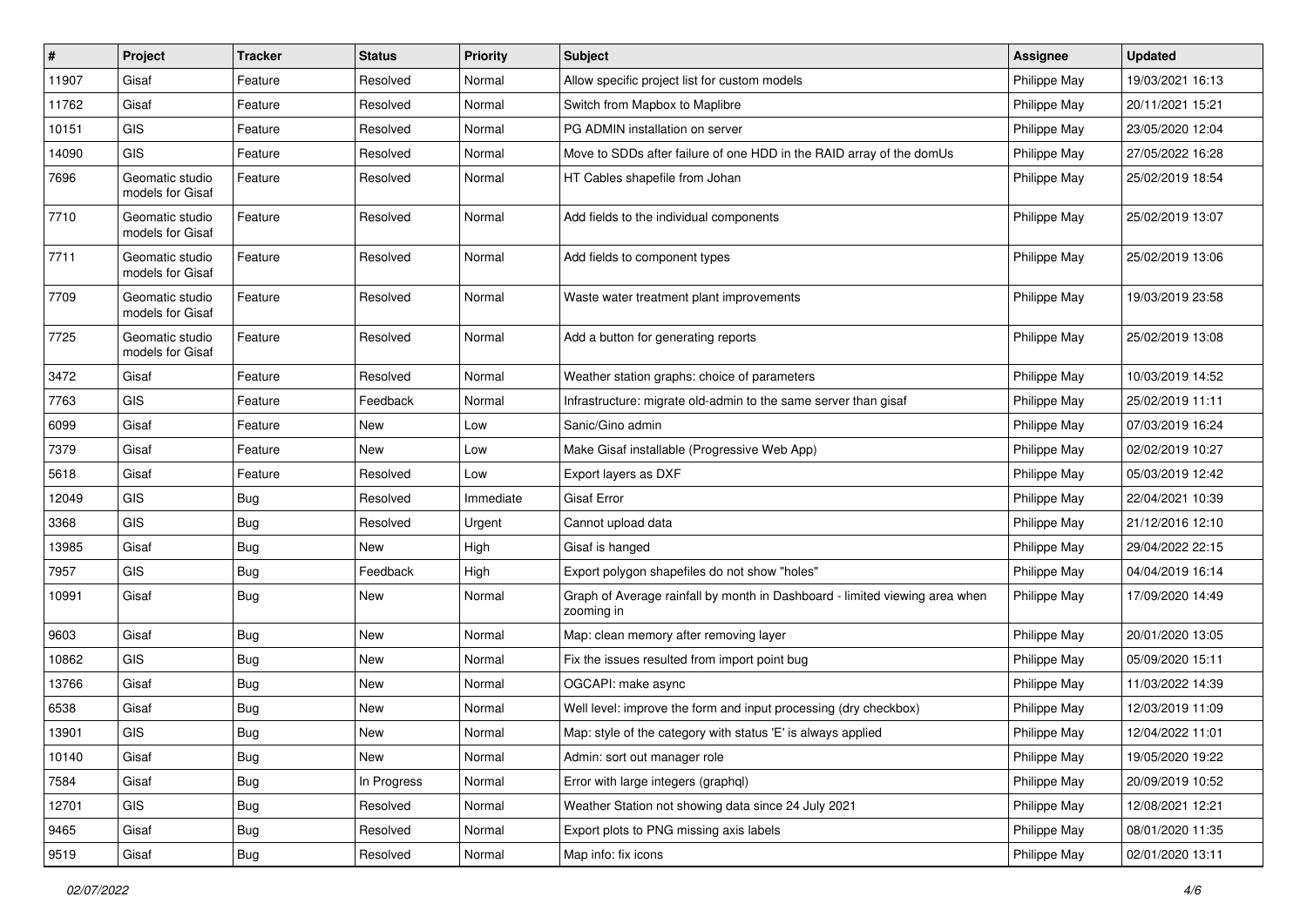| #     | Project    | <b>Tracker</b> | <b>Status</b> | Priority | <b>Subject</b>                                                                                               | <b>Assignee</b> | <b>Updated</b>   |
|-------|------------|----------------|---------------|----------|--------------------------------------------------------------------------------------------------------------|-----------------|------------------|
| 10180 | Gisaf      | <b>Bug</b>     | Resolved      | Normal   | Error importing Johan's shapefile                                                                            | Philippe May    | 27/05/2020 15:34 |
| 10830 | Gisaf      | Bug            | Resolved      | Normal   | Import issue with raw survey points                                                                          | Philippe May    | 30/08/2020 14:45 |
| 10829 | Gisaf      | <b>Bug</b>     | Resolved      | Normal   | Missing symbols                                                                                              | Philippe May    | 24/08/2020 12:34 |
| 10337 | Gisaf      | Bug            | Resolved      | Normal   | Custom layers with a "status" column not displayed on the map                                                | Philippe May    | 13/06/2020 17:36 |
| 8756  | Gisaf      | Bug            | Resolved      | Normal   | Map: handle errors when layers (eg, in base maps) don't actually exist                                       | Philippe May    | 02/08/2019 16:40 |
| 10306 | Gisaf      | Bug            | Resolved      | Normal   | Logout not working                                                                                           | Philippe May    | 11/06/2020 12:13 |
| 10728 | Gisaf      | Bug            | Resolved      | Normal   | Cannot download CSV for values                                                                               | Philippe May    | 03/08/2020 15:49 |
| 9493  | Gisaf      | Bug            | Resolved      | Normal   | Plotly png download resize frame                                                                             | Philippe May    | 26/12/2019 16:37 |
| 10819 | Gisaf      | Bug            | Resolved      | Normal   | Evergreen well: popup showing "null" instead of location, status, type                                       | Philippe May    | 23/08/2020 23:44 |
| 8231  | Gisaf      | <b>Bug</b>     | Resolved      | Normal   | Fix status in table definition of new categories                                                             | Philippe May    | 03/05/2019 17:26 |
| 9036  | Gisaf      | <b>Bug</b>     | Resolved      | Normal   | Fix login indicator                                                                                          | Philippe May    | 03/10/2019 15:15 |
| 13885 | GIS        | <b>Bug</b>     | Resolved      | Normal   | Wrong name showing in the list of layers in the map                                                          | Philippe May    | 23/04/2022 04:04 |
| 5988  | Gisaf      | <b>Bug</b>     | Resolved      | Normal   | problem with the flow from origin of wastewater to the component                                             | Philippe May    | 08/06/2018 15:14 |
| 5974  | Gisaf      | <b>Bug</b>     | Resolved      | Normal   | Issues in uploading readings into GISAF using interface                                                      | Philippe May    | 06/02/2019 09:25 |
| 13125 | Gisaf      | <b>Bug</b>     | Resolved      | Normal   | Live layers: error with no detail shown                                                                      | Philippe May    | 01/11/2021 19:06 |
| 13132 | <b>GIS</b> | Bug            | Resolved      | Normal   | CSR Weather station missing data 28 nd 29 Otober 2021                                                        | Philippe May    | 06/11/2021 12:20 |
| 13258 | Gisaf      | Bug            | Resolved      | Normal   | Missing data from AmbientWeather weather stations                                                            | Philippe May    | 21/11/2021 16:50 |
| 10740 | Gisaf      | <b>Bug</b>     | Resolved      | Normal   | Change status: issue with projection system                                                                  | Philippe May    | 17/09/2020 14:34 |
| 10360 | Gisaf      | Bug            | Resolved      | Normal   | Cannot import survey: accuracy issue                                                                         | Philippe May    | 17/06/2020 01:29 |
| 10539 | Gisaf      | <b>Bug</b>     | Resolved      | Normal   | New basket admin: the metadata (surveyor, etc) aren't populated from raw<br>points when importing shapefiles | Philippe May    | 15/07/2020 15:02 |
| 10439 | Gisaf      | <b>Bug</b>     | Resolved      | Normal   | Reconciliation: use categories instead of layers                                                             | Philippe May    | 27/06/2020 05:21 |
| 10289 | Gisaf      | <b>Bug</b>     | Resolved      | Normal   | New basket: cannot import raingauge Excel sheet                                                              | Philippe May    | 11/06/2020 12:17 |
| 10149 | Gisaf      | <b>Bug</b>     | Resolved      | Normal   | Import basket: fix authorization auto import                                                                 | Philippe May    | 09/06/2020 23:09 |
| 10125 | Gisaf      | Bug            | Resolved      | Normal   | Feature with Status other than existing, not showing in the map (example: future<br>building outline)        | Philippe May    | 20/05/2020 04:05 |
| 7554  | <b>GIS</b> | <b>Bug</b>     | Resolved      | Normal   | Cannot auto import points for project RZ                                                                     | Philippe May    | 04/02/2019 16:31 |
| 7552  | GIS        | <b>Bug</b>     | Resolved      | Normal   | error in auto import of raw points to point shapefiles                                                       | Philippe May    | 05/02/2019 11:13 |
| 7551  | GIS        | Bug            | Resolved      | Normal   | error while downloading shapefiles from gisaf                                                                | Philippe May    | 06/02/2019 09:10 |
| 10122 | Gisaf      | Bug            | Resolved      | Normal   | Reconciliation: missing categories                                                                           | Philippe May    | 19/05/2020 02:53 |
| 10123 | Gisaf      | <b>Bug</b>     | Resolved      | Normal   | Basket Upload: store not saved                                                                               | Philippe May    | 19/05/2020 17:36 |
| 10213 | Gisaf      | <b>Bug</b>     | Resolved      | Normal   | Point showing in the reconciliation pop-up but error while reconciling                                       | Philippe May    | 26/06/2020 14:37 |
| 10407 | Gisaf      | <b>Bug</b>     | Resolved      | Normal   | Live layer DXF export: missing reprojection                                                                  | Philippe May    | 23/06/2020 04:24 |
| 10323 | GIS        | <b>Bug</b>     | Resolved      | Normal   | Survey points from Eric Chacra: misc issues                                                                  | Philippe May    | 03/08/2020 13:11 |